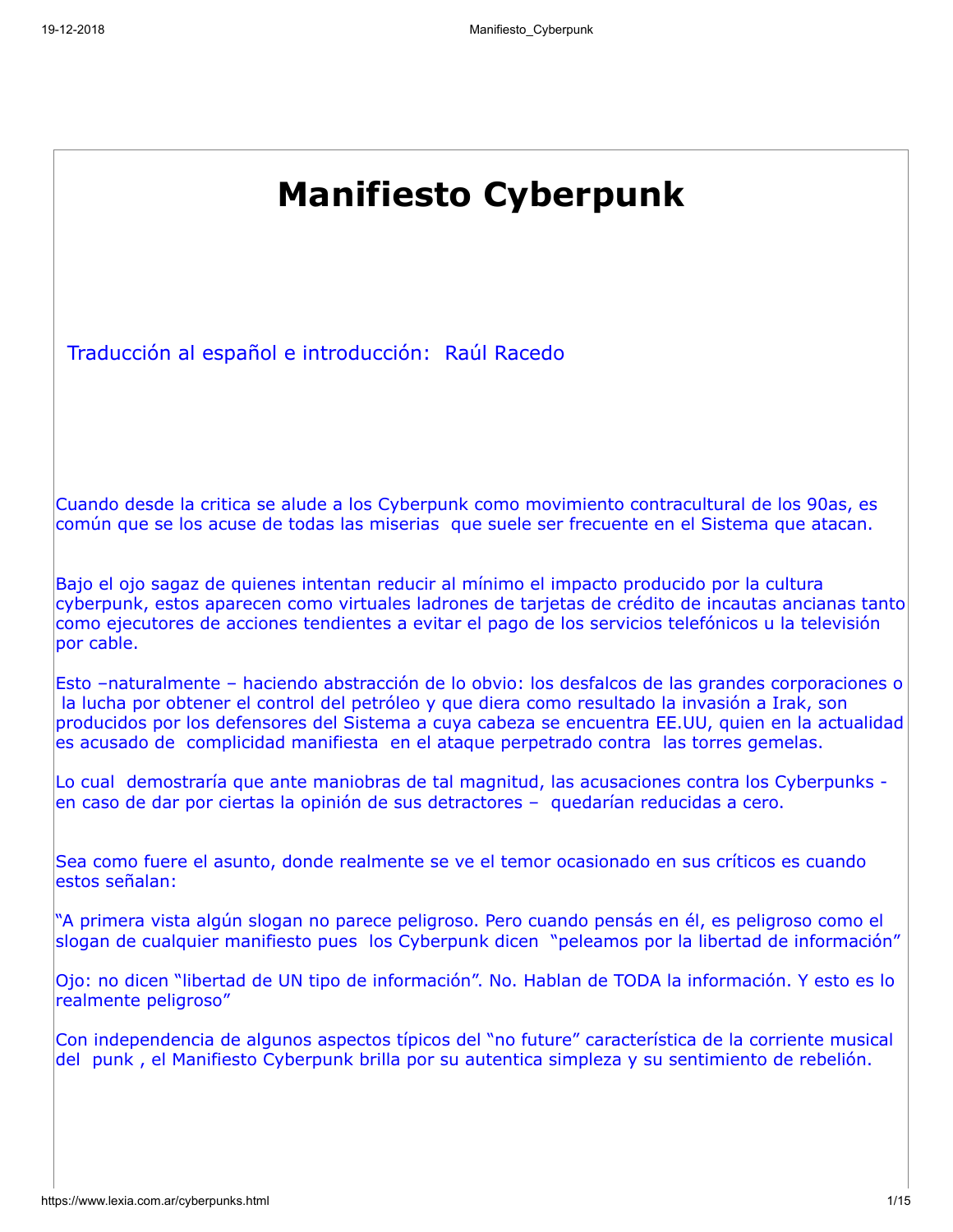#### ARPANET LOGICAL MAP, MARCH 1977

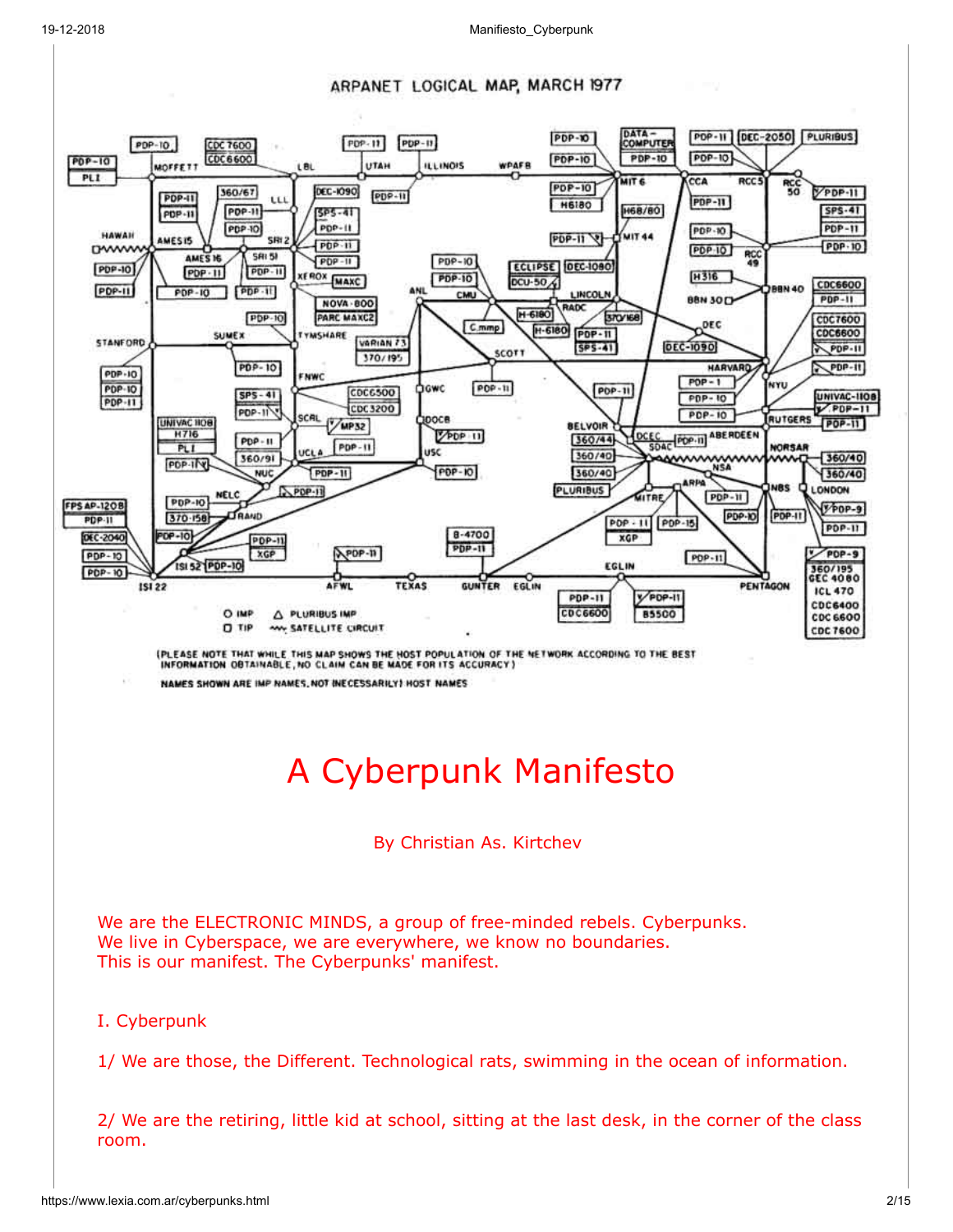3/ We are the teenager everybody considers strange

4/ We are the student hacking computer systems, exploring the depth of his reach.

5/ We are the grown-up in the park, sitting on a bench, laptop on his knees, programming the last virtual reality.

6/ Ours is the garage, stuffed with electronics. The soldering iron in the corner of the desk and the nearby disassembled radio- they are also ours. Ours is the cellar with computers, buzzing printers and beeping modems

7/ We are those that see reality in a different way. Our point of view shows more than ordinary people can see. They see only what is outside, but we see what is inside. That's what we are - realists with the glasses of dreamers.

8/ We are those strange people, almost unknown to the neighborhood. People, indulged in their own thoughts, sitting day after day before the computer, ransacking the net for something. We are not often out of home, just from time to time, only to go to the nearby radio shack, or to the usual bar to meet some of the few friends we have, or to meet a client, or to the backstreet druggist... or just for a little walk.

 9/ We do not have many friends, only a few with whom we go to parties. Everybody else we know we know on the net. Our real friends are there, on the other side of the line. We know them from our favorite IRC channel, from the News-Groups, from the systems we hang-around:

10/ We are those who don't give a shit about what people think about us, we don't care what we look like or what people talk about us in our absence.

11/ The majority of us likes to live in hiding, being unknown to everybody except those few we must inevitably contact with.

12/ Others love publicity, they love fame. They are all known in the underground world. Their names are often heard there. But we are all united by one thing - we are Cyberpunks.

13/ Society does not understand us, we are "weird" and "crazy" people in the eyes of the ordinary people who live far from information and free ideas. Society denies our way of thinking - a society, living, thinking and breathing in one and only one way - a cliche.

14/ They deny us for we think like free people, and free thinking is forbidden.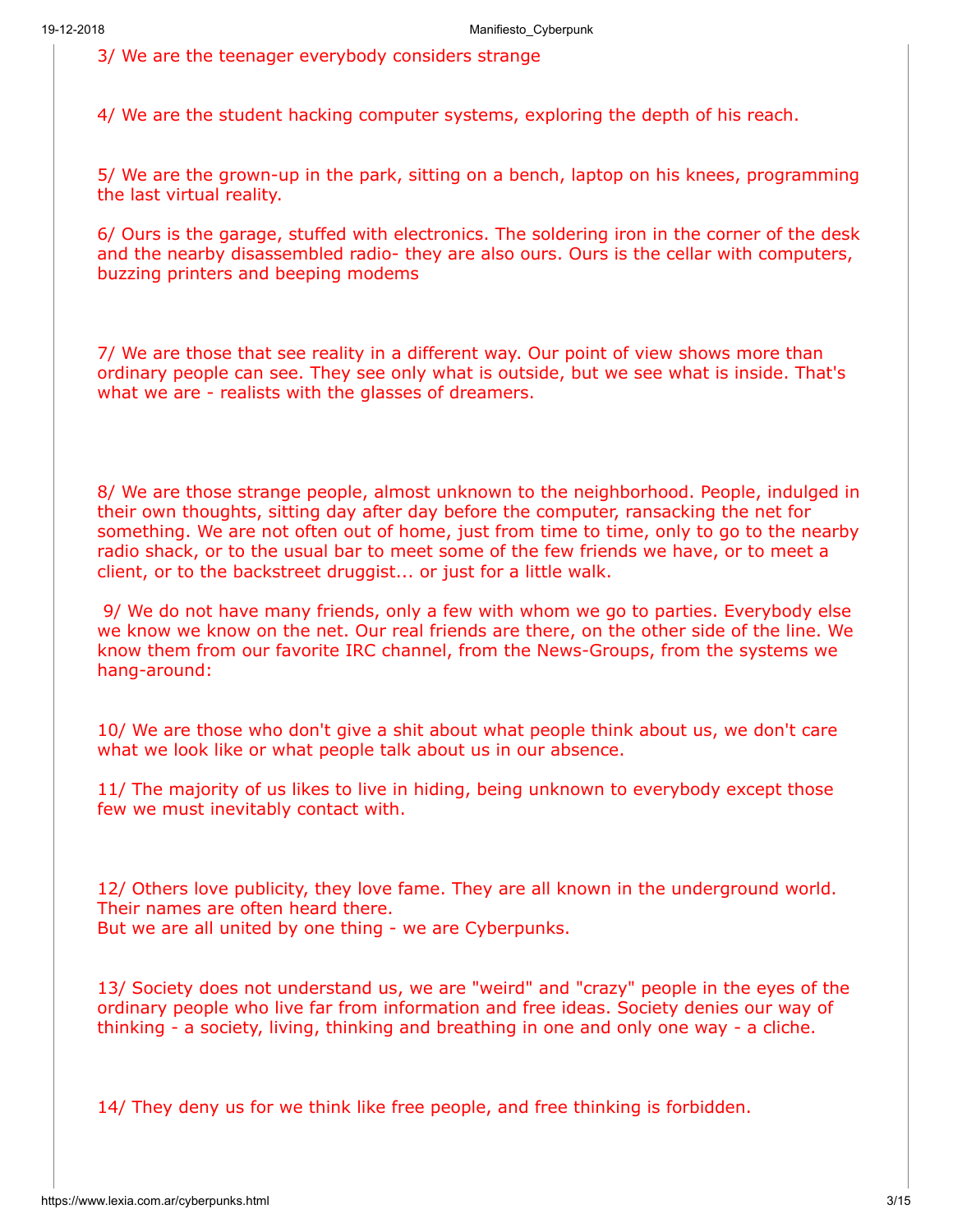15/ The Cyberpunk has outer appearance, he is no motion. Cyberpunks are people, starting from the ordinary and known to nobody person, to the artist-technomaniac, to the musician, playing electronic music, to the superficial scholar.

16/ The Cyberpunk is no literature genre anymore, not even an ordinary subculture. The Cyberpunk is a stand-alone new culture, offspring of the new age. A culture that unites our common interests and views. We are a unit. We are Cyberpunks.

II. Society

1/ The Society which surrounds us is clogged with concervacy pulling everything and everybody to itself, while it sinks slowly in the quicksands of time.

2/ However doggedly some refuse to believe it, it is obvious that we live in a sick society. The so called reforms which our governments so adeptly use to boast, are nothing else but a little step forward, when a whole jump can be done.

3/ People fear the new and unknown. They prefer the old, the known and checked truths. They are afraid of what the new can bring to them. They are afraid that they can lose what they have

4/ Their fear is so strong that it has proclaimed the revolutional a foe and a the free idea its weapon. That's their fault.

5/ People must leave this fear behind and go ahead. What's the sense to stick to the little you have now when you can have more tomorrow. Everything they must do is stretch their hands and feel for the new; give freedom to thoughts, ideas, to words:

6/ For centuries each generation has been brought up is a same pattern. Ideals is what everybody follows. Individuality is forgotten. People think in a same way, following the clichc drilled in them in childhood, the clichc-education for all children: And, when someone dares defy authority, he is punished and given as a bad example. "Here is what happens to you when you express your own opinion and deny your teacher's one".

7/ Our society is sick and need to be healed. The cure is a change in the system...

III. The System

1/ The System. Centuries-old, existing on principles that hang no more today. A System that has not changed much since the day of its birth:

2/ The System is wrong.

3/ The System must impose its truth upon us so that it can rule. The government needs us follow it blindly. For this reason we live in an informational eclipse. When people acquire information other that that from the government, they cannot distinguish the right from the wrong. So the lie becomes a truth - a truth, fundamental to everything else. Thus the leaders control with lies and the ordinary people have no notion of what is true and follow the government blindly, trusting it.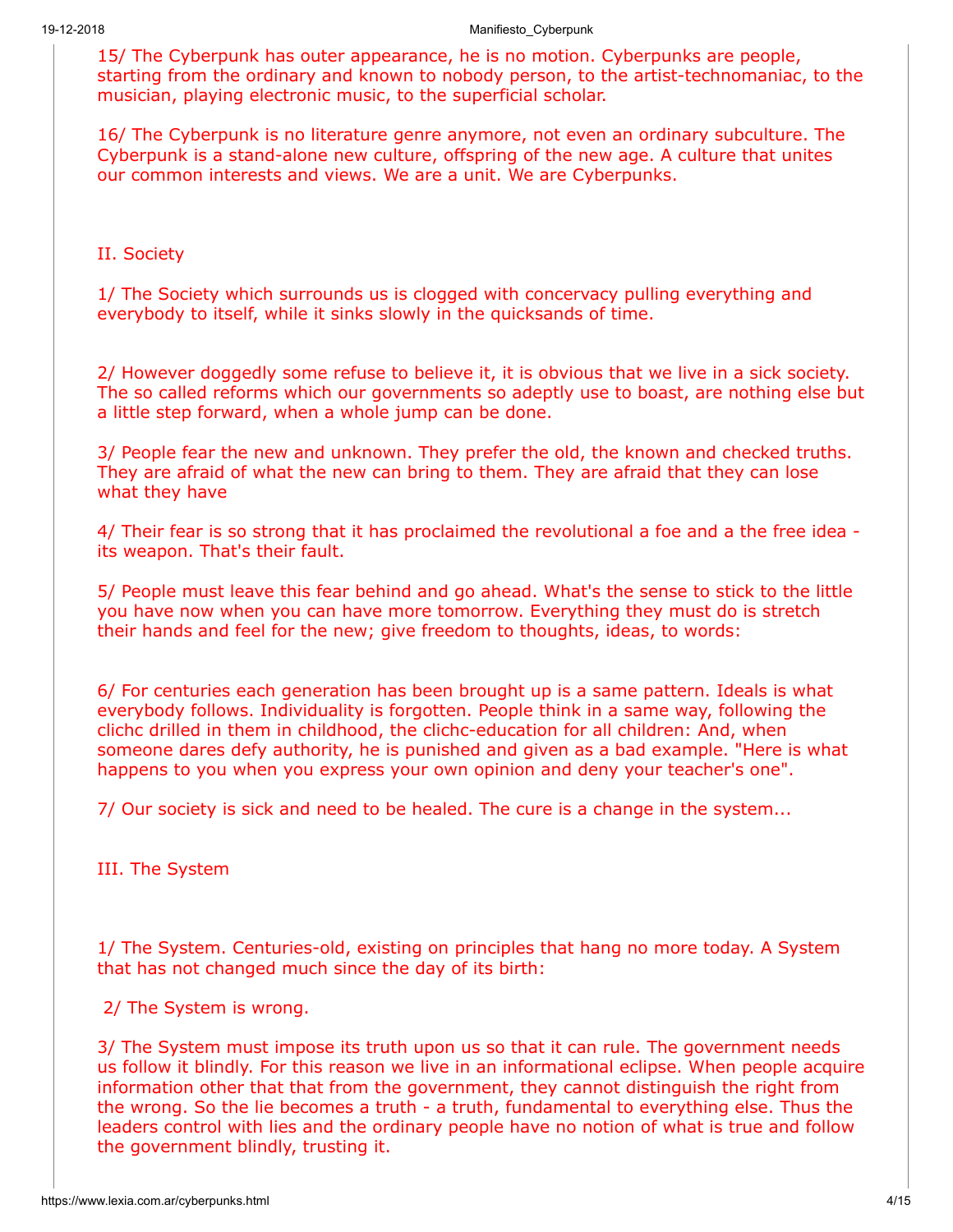4/ We fight for freedom of information. We fight for freedom of speech and press. For the freedom to express our thoughts freely, without being persecuted by the system.

 5/ Even in the most-developed and 'democratic' countries, the system imposes misinformation. Even in the countries that pretend to be the cradle of free speech. Misinformation is one of the system's main weapon. A weapon, they use very well.

 6/ It is the Net that helps us spread the information freely. The Net, with no boundaries and information limit

7/ Ours is yours, yours is ours.

8/ Everyone can share information, no restrictions.

 9/ Encrypting of informattion is our weapon. Thus the words of revolution can spread uninterrupted, and the government can only guess.

10/ The Net is our realm, in the Net we are Kings.

11/ Laws. The world is changing, but the laws remain the same. The System is not changing, only a few details get redressed for the new time, but everything in the concept remains the same.

 12/ We need new laws. Laws, fitting the times we live in, with the world that surrounds us. Not laws build on the basis of the past. Laws, build for today, laws, that will fit tomorrow.

13/ The laws that only refrain us. Laws that badly need revision.

IV. The vision

1/ Some people do not care much about what happens globally. They care about what happens around them, in their micro-universe.

2/ These people can only see a dark future, for they can only see the life they live now.

3/ Others show some concern about the global affairs. They are interested in everything,in the future in perspective, in what is going to happen globally.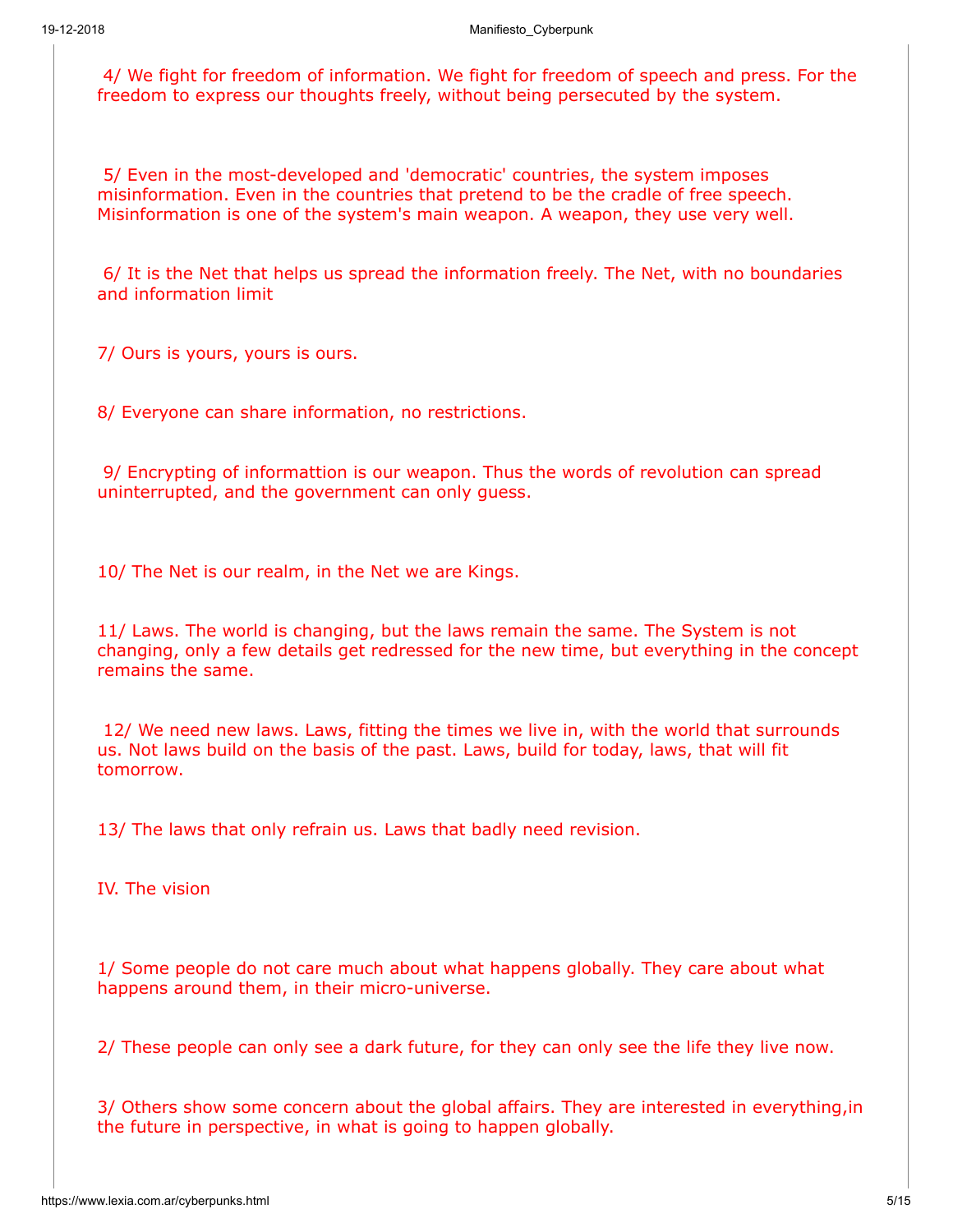4/ They have a more optimistic view. To them the future is cleaner and more beautiful, for they can see into it and they see a more mature man, a wiser world.

5/ We are in the middle. We are interested in what happens now, but what in what's gonna happen tomorow as well.

6/ We look in the net, and the net is growing wide and wider.

7/ Soon everything in this world will be swallowed by the net: from the military systems to the PC at home.

8/ But the net is a house of anarchy.

9/ It cannot be controlled and in this is its power.

10/ Every man will be dependent on the net.

11/ The whole information will be there, locked in the abysses of zeros and ones.

12/ Who controls the net, controls the information.

13/ We will live in a mixture of past and present.

14/ The bad come from the man, and the good comes from technology.

15/ The net will control the little man, and we will control the net.

16/ For is you do not control, you will be controlled.

17/ The Information is POWER!

V. Where are we?

1/ Where are we?

2/ We all live in a sick world, where hatred is a weapon, and freedom - a dream.

3/ The world grows so slowly. It is hard for a Cyberpunk to live in an underdeveloped world, looking the people around him, seeing how wrongly they develop.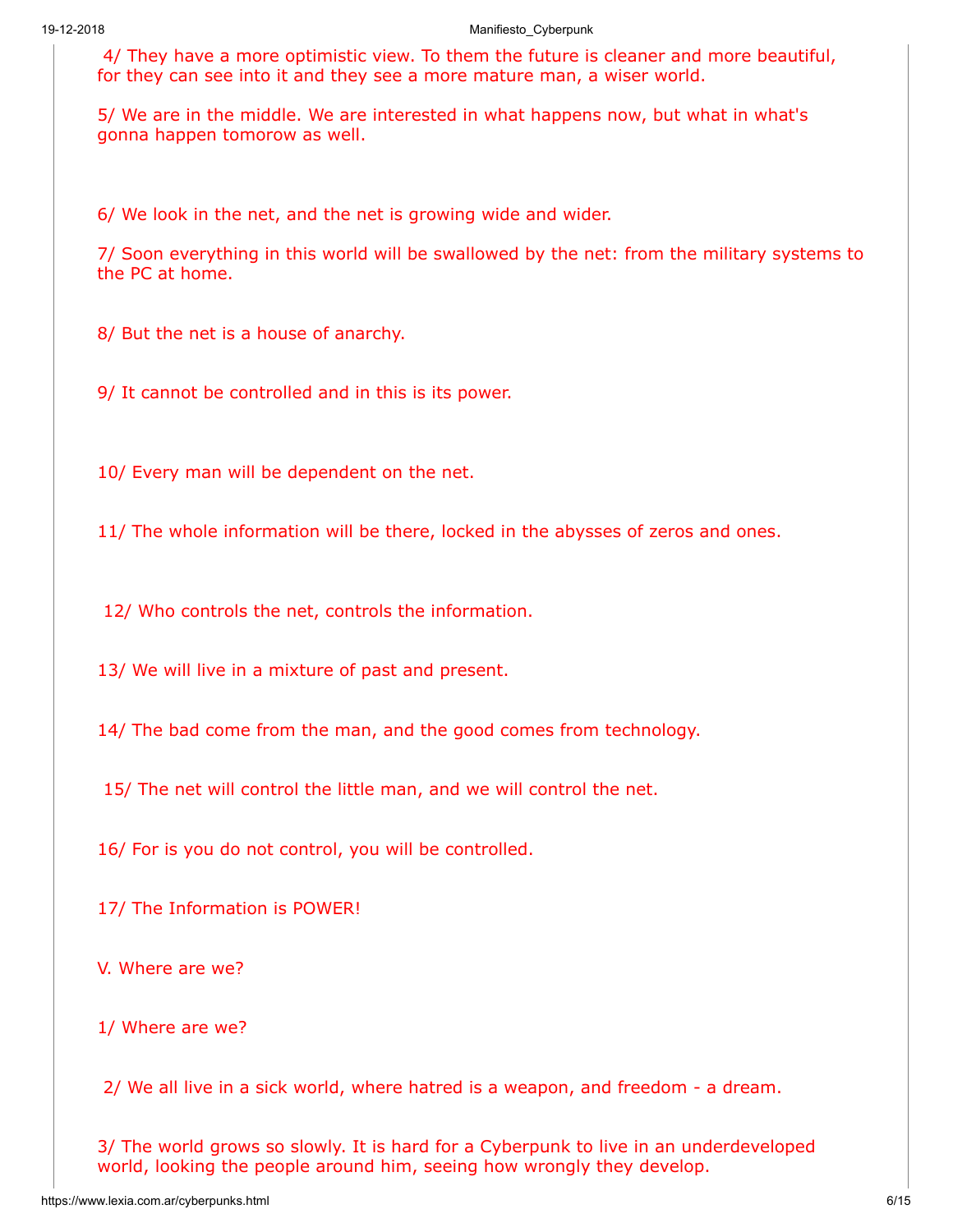4/ We go ahead, they pull us back again. Society suppressses us. Yes, it suppresses the freedom of thought. With its cruel education programs in schools and universities. They drill in the children their view of things and every attempt to express a different opinion is denied and punished.

5/ Our kids grow educated in this old and still unchanged system. A system that tolerates no freedom of thought and demands a strict obeyance to the rules...

6/ In what a worlds, how different from this, could we live now, if people were making jumps and not creeps.

7/ It is so hard to live in this world, Cyberpunk.

8/ It is as if time has stopped.

9/ We live on the right spot, but not in the right time.

10/ Everything is so ordinary, people are all the same, their deeds toos. As if society feels an urgent need to live back in time.

 11/ Some, trying to find their own world, the world of a Cyberpunk, and finding it, build their own world. Build in their thoughts, it changes reality, lays over it and thus they live in a virtual world. The thought-up, build upon reality:

12/ Others simply get accustomed to the world as it is. They continue to live in it, although they dislike it. They have no other choice but the bare hope that the world will go out of its hollow and will go ahead.

13/ What we are trying to do is change the situation. We are trying to adjust the present world to our needs and views. To use maximally what is fit and to ignore the trash. Where we can't, we just live in this world, like Cyberpunks, no matter how hard, when society fights us we fight back.

14/ We build our worlds in Cyberspace.

15/ Among the zeros and ones, among the bits of information.

16/ We build our community. The community of Cyberpunks.

Unite ! Fight for your rights!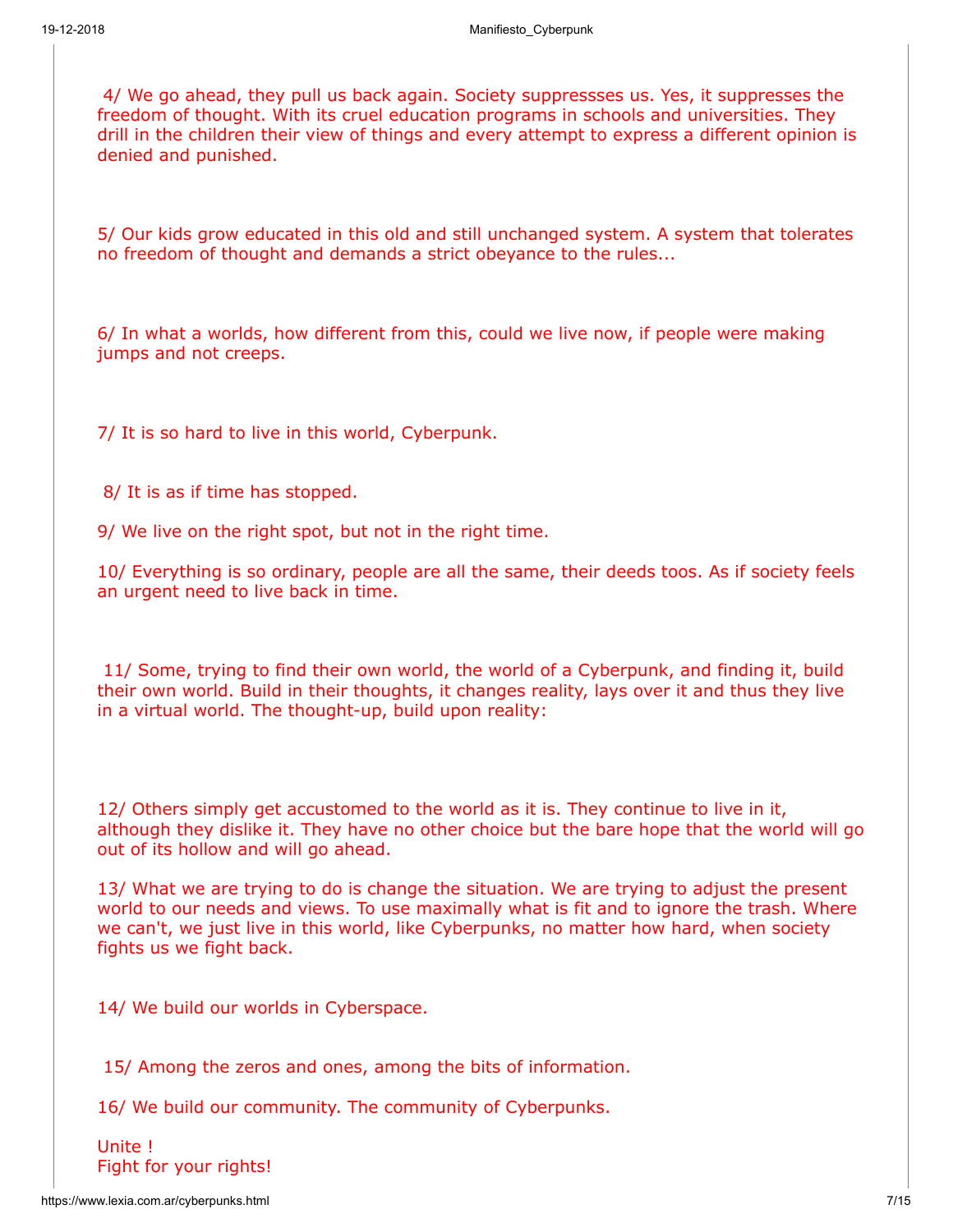.

We are the ELECTRONIC MINDS, a group of free-minded rebels. Cyberpunks. We live in Cyberspace, we are everywhere, we know no boundaries. This is our manifest. The Cyberpunks' Manifest.

February 14, 1997

Christian As. Kirtchev

----------

# **Manifiesto Cyberpunk**

Por Christian As. Kirtchev

Somos las MENTES ELECTRÓNICAS. Un grupo de mentes libres y rebeldes. Cyberpunks Vivimos en el Ciberespacio, estamos en todos lados, no conocemos límites. Éste es nuestro manifiesto. El manifiesto de los Ciberpunks.

I. Cyberpunk

1) Somos esos, los Diferentes. Ratas tecnológicas nadando en el océano de la información..

2) Somos los tímidos pequeños niños de la escuela, sentados en el último banco, en el rincón del aula.

3) Somos los adolescentes a quienes todos consideran extraños.

4) Somos los estudiantes hackeando el sistema de la computadora, explorando las profundidades de su alcance.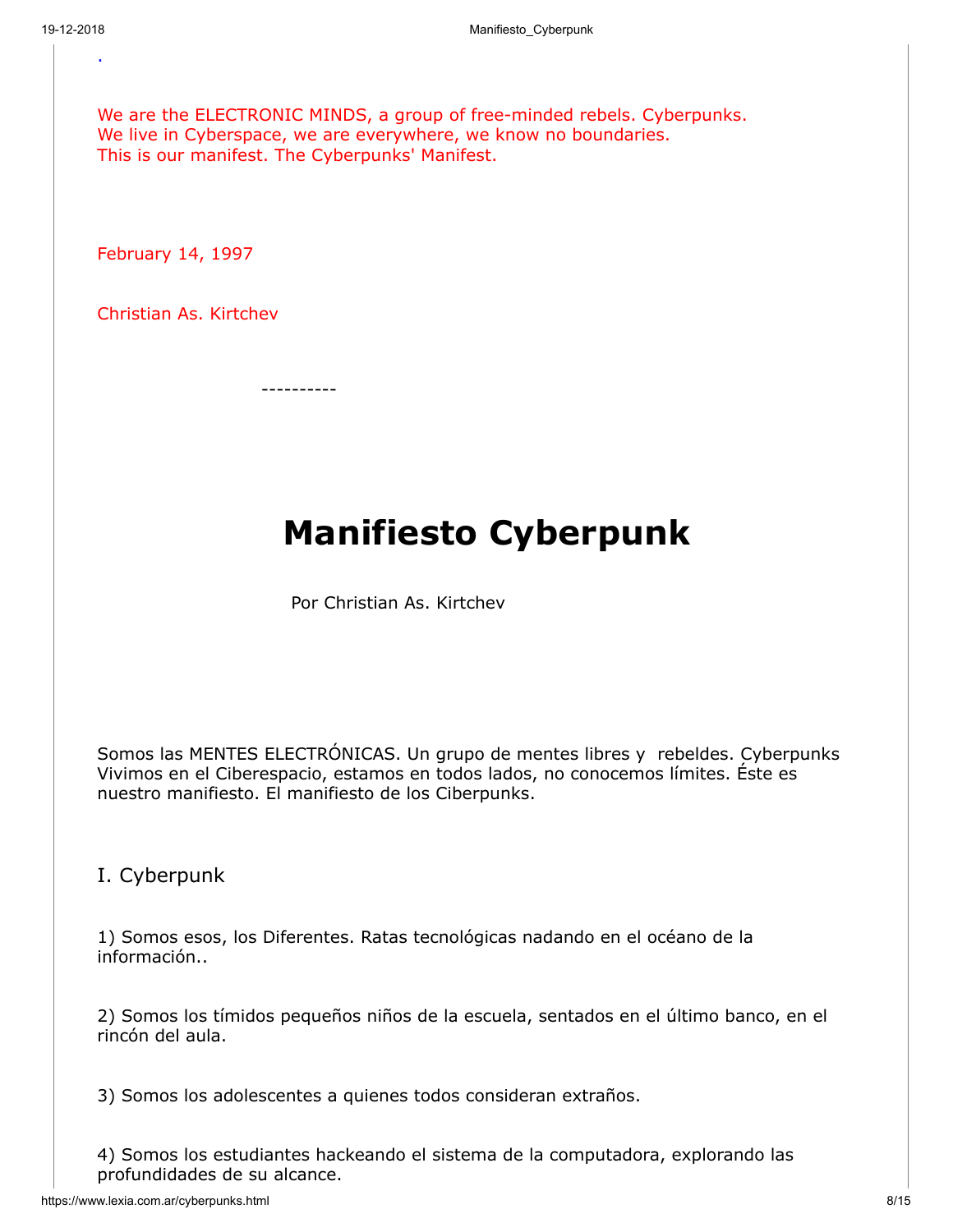5) Somos los crecidos en el parque, sentados en un banco, laptops en sus rodillas, programando la última realidad virtual.

6) Nuestro es el garage con material electrónico. El soldador de hierro en la esquina del escritorio y la cercana radio desarmada – son nuestros también. Es nuestro el sótano con computadoras, las impresoras zumbando y la emisión de sonidos del modem.

7) Somos los que miran la realidad de una manera diferente. Nuestro punto de vista muestra más de lo que la gente ordinaria puede ver. Ellas solo ven lo que se encuentra afuera pero nosotros vemos lo que se encuentra adentro.

8) Somos la gente extraña, casi desconocida para el vecindario. Las personas se complacen en sus propios pensamientos, sentadas día tras día ante la computadora, examinando la red por alguna cosa. No estamos frecuentemente fuera de casa, solo de tanto en tanto, únicamente vamos hasta la precaria radio cercana o hasta el bar usual a encontrarnos con alguno de los pocos amigos que tenemos, a reunirnos con un cliente o hasta el vendedor de drogas o solo para una pequeña caminata.

9) No tenemos muchos amigos, solo unos cuantos con quienes vamos a las fiestas. A cualquier otro que conozcamos lo conocimos en internet. Nuestros amigos reales están ahí, del otro lado de la línea. Los conocimos a través de nuestro canal IRC favorito, de News Group, del sistema del que nos colgamos.

10) Somos aquellos a quienes les importa una mierda lo que la gente piensa, no nos importa como lucimos y lo que la gente habla acerca de nosotros en nuestra ausencia..

11/ A la mayoría de nosotros nos gusta vivir ocultos, ser desconocidos para todos excepto aquellos con quienes inevitablemente debemos contactarnos.

12/ Otros aman la publicidad: ellos aman la fama. Todos ellos son conocidos en el mundo alternativo. Sus nombres a menudo son escuchados ahí. Pero todos estamos unidos por una cosa – somos Cyberpunks

13/ La sociedad no nos entiende, somos gente loca y rara a los ojos de la población ordinaria que vive lejos de la información y de las libres ideas. La sociedad niega nuestra forma de pensar –Una sociedad viviendo, pensando y respirando de una sola forma: un cliché.

14/ Nos niegan porque pensamos como gente libre, y el libre pensar ha sido prohibido.

15/ El Cyberpunk tienen otra apariencia, no se mueve. Los Cyberpunks son personas conocidas por las personas ordinarias y hasta por las que son nadie - desde el artista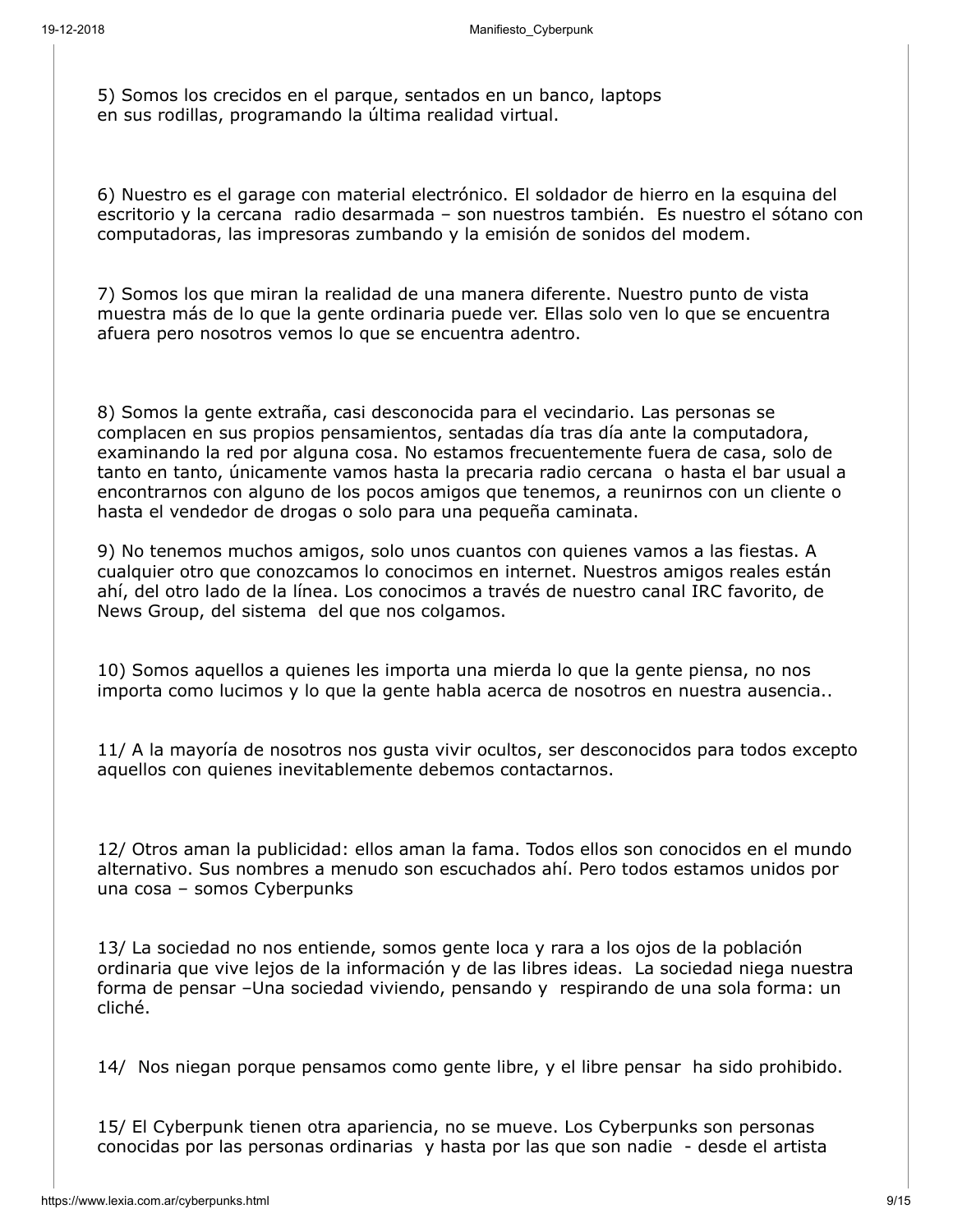tecnomaníaco hasta el músico así como por quienes tocan música electrónica hasta el erudito superficial.

16/ El Cyberpunk no es un genero literario ni siquiera una subcultura ordinaria. El Cyberpunk es una nueva cultura que permanece solitaria, descendiente de la nueva era. Una cultura que unifica nuestra visión e intereses comunes. Somos una unidad. Somos **Cyberpunks** 

II. Sociedad

1/ La sociedad que nos rodea bloquea aplicando con fuerza a todo y a todos, así como a sí misma, un espíritu conservador; mientras se ahoga lentamente en la arena movediza del tiempo.

2/ A pesar de la obstinación de quienes rechazan creerlo, es obvio que vivimos en una sociedad enferma. Las llamadas reformas con las que nuestros gobiernos usan diestramente para jactarse, no son nada más que un pequeño paso hacia delante cuando debió realizarse un salto completo.

3/ La gente le teme a lo nuevo y desconocido. Ellos prefieren lo viejo, las conocidas y cuadradas verdades. Ella tiene miedo de lo nuevo que puedan traerle. Tienen miedo de perder lo que tienen.

4/ Su miedo es tan fuerte que ha proclamado revolucionario y enemigo personal a la libertad de ideas –es el arma. Y su debilidad.

5/ Las personas deberían dejar detrás estos miedos y seguir adelante. Cuál es el sentido de quedarte pegado a lo que tenés ahora cuando podés tener más mañana. Todo cuanto ellos deben hacer es extender sus manos para sentir lo nuevo: darle libertad a los pensamientos, a las ideas, a las palabras:

6/ Por centurias cada generación ha crecido con el mismo modelo. Los ideales son los que todos siguen. La individualidad es olvidada..

Las personas piensan de la misma forma, siguen los clichés reiterados en ellos desde la niñez – educación para todos los niños: y cuando alguno se atreve a desafiar la autoridad, es castigado y mostrado como mal ejemplo. "Aquí está lo que les pasara a ustedes cuando expresen su propia opinión y nieguen a uno de sus profesores."

#### **7/ Nuestra sociedad está enferma y necesita ser curada. La cura es un cambio en el sistema.**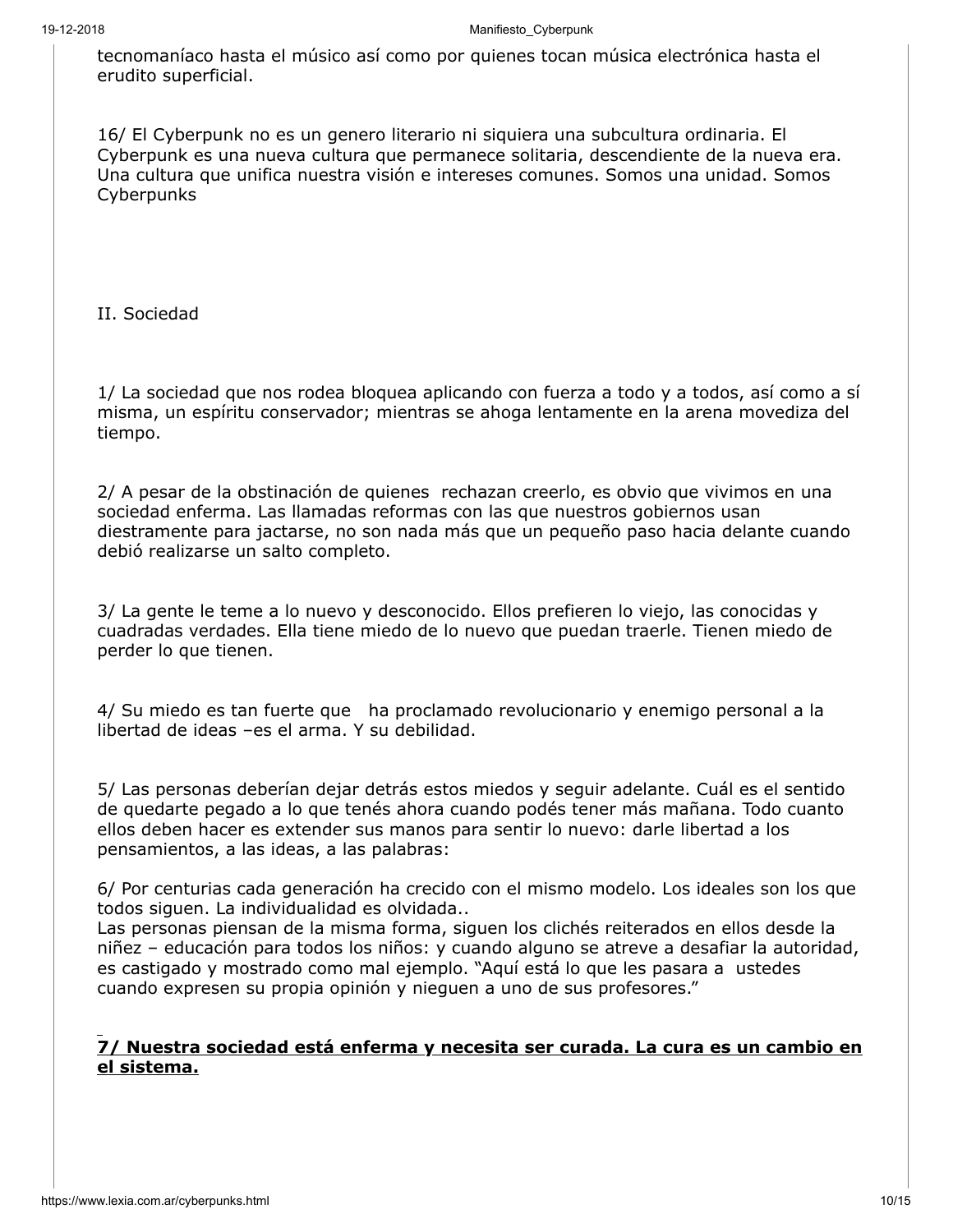#### **III. El sistema**

1/ El Sistema. Los principios seculares de existencia no pueden ser sostenidos hoy:

2/ El Sistema está mal.

3/ El Sistema debe imponer su verdad en nosotros pues de esa manera puede gobernar. El gobierno necesita de nosotros para que lo sigamos ciegamente. Por esta razón vivimos en un eclipse informacional. Cuando las personas adquieren información de otros en lugar del gobierno, no pueden distinguir entre lo correcto e incorrecto. Entonces la mentira se vuelve verdad – una verdad fundamental para todo lo demás. Por esto los lideres controlan con mentiras y las personas ordinarias no tienen noción de lo que es la verdad y siguen confiando en el gobierno ciegamente.

4/ Peleamos por la libertad de información. Peleamos por la libertad de expresión y de prensa. Por la libertad de expresar nuestros pensamientos libremente, sin ser perseguidos por el sistema.

5/ Aun en el mas desarrollado y "democrático" de los países, el sistema impone la desinformación. Aun en los países que pretenden ser soportes de la libertad de opinión. La desinformación es una de las principales armas del sistema. Un arma que usan muy bien.

6/ Es internet quien nos ayudara a desplegar la información libremente. Internet, con su falta de fronteras y limites informativos.

7/ Lo nuestro es de ustedes y lo de ustedes nuestro.

8/ Cualquiera puede compartir información, no hay restricciones.

9/ El Encriptamiento de la información es nuestra arma. De esta manera las palabras de la revolución pueden ser desplegadas sin interrupción y los gobiernos solo pueden especular.

10/ Internet es nuestro territorio, en Internet nosotros somos Reyes.

11/ Leyes. El mundo está cambiando, pero las mismas leyes permanecen. El Sistema no cambia, solo algunos detalles son rectificados por los nuevos tiempos; pero en los conceptos, todo permanece igual.

12/ Necesitamos leyes nuevas. Leyes apropiadas a los tiempos en que vivimos, con el mundo que nos rodea. No leyes erigidas en las bases del pasado. Leyes edificadas para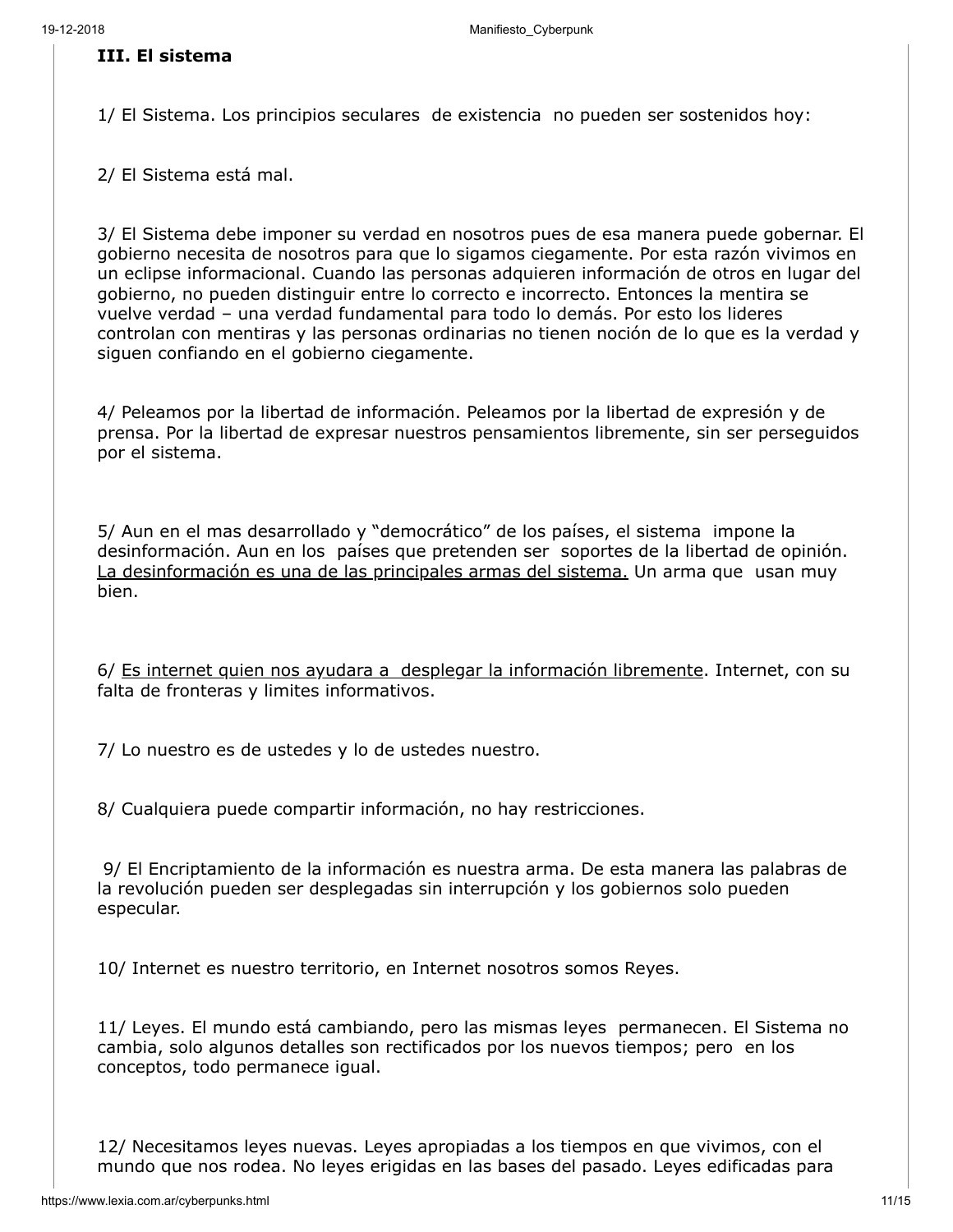hoy, leyes que puedan encajar en el mañana.

13/ Las leyes solo se abstienen de nosotros. Esas malas leyes que necesitan ser revisadas.

#### **IV. La visión**

1/ Algunas personas no se preocupan demasiado con lo que globalmente pasa. Ellas se preocupan por lo que ocurre alrededor, su micro universo.

2/ Esas personas solo pueden ver un futuro oscuro, porque ellas solo pueden ver la vida que viven ahora.

 3/ Otros muestran algo de interés por los asuntos globales. Ellos se interesan en todo: en la perspectiva a futuro y en lo que va ocurriendo globalmente.

4/ Tienen una percepción más optimista. Para ellos el futuro es claro y hermoso porque pueden ver en el interior y ver a un hombre más maduro en un mundo prudente.

5/ Estamos en el medio. Nos interesamos en lo que pasa ahora pero también en lo que va a ocurrir mañana.

6/ Buscamos en Internet e Internet esta creciendo ampliamente.

7/ Pronto todo en este mundo será tragado por Internet: desde el sistema militar hasta el PC instalado en casa.

8/ Pero Internet es la casa de la anarquía.

9/ No puede ser controlada y en esto radica el poder

10/ Todo hombre dependerá de Internet.

11/ La totalidad de la información estará ahí, asegurada en el abismo de ceros y unos.

12/ Quien controle Internet controlará la información.

13/ Viviremos en el interior de una mezcla de pasado y presente.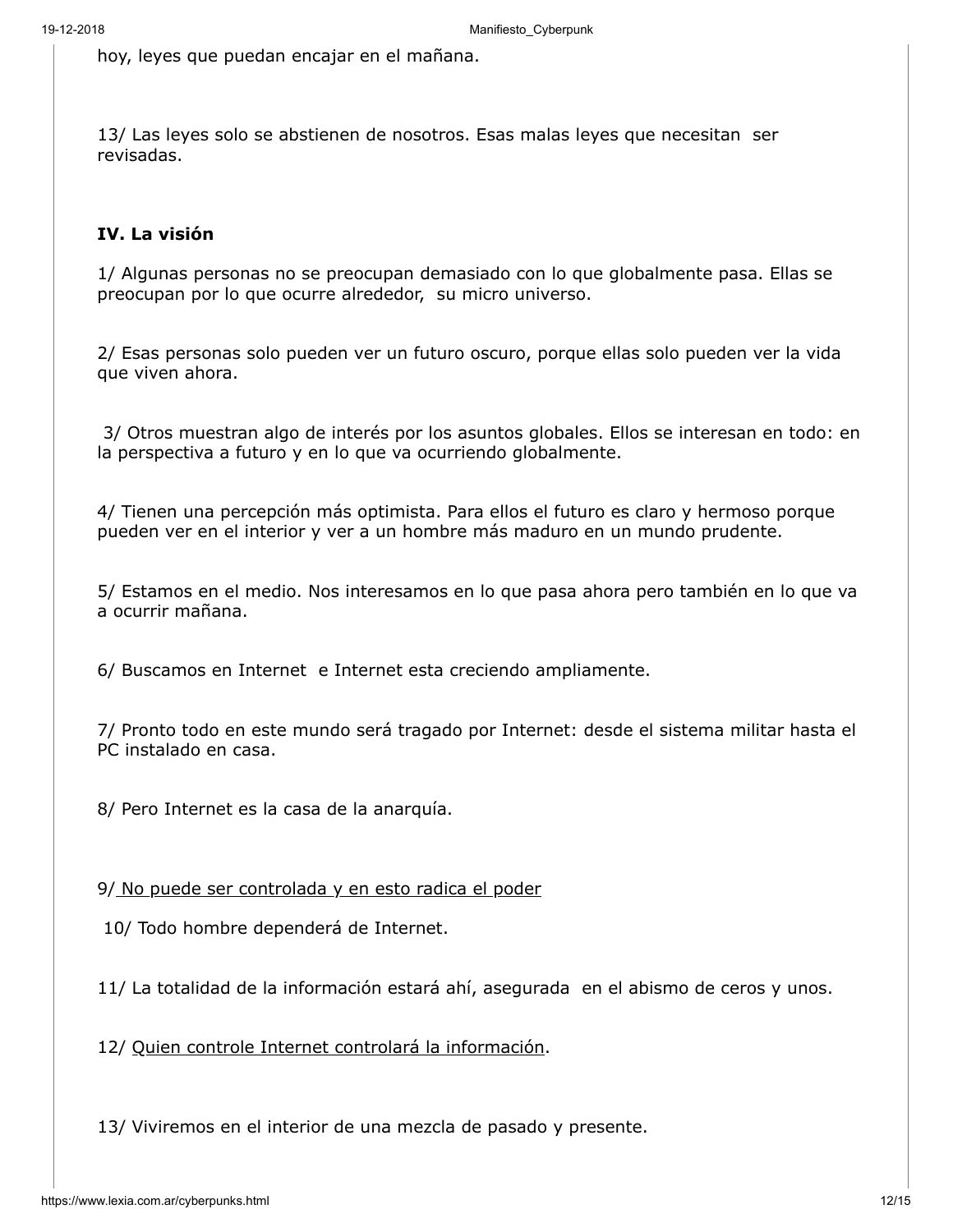14/ Lo malo viene del hombre y lo bueno viene de la tecnología.

15/ Internet controlará al hombrecito y nosotros controlaremos Internet.

16/ porque si vos no controlás, serás controlado.

### **17/ ¡La información es PODER!**

V. ¿Dónde estamos?

1/ ¿ Dónde estamos?

2/ Vivimos en un mundo enfermo, donde el odio es un arma y la libertad un sueño.

3/ El mundo crece lentamente. Es duro para un Cyberpunk vivir en un mundo inmaduro, observando a las personas que lo rodean, viendo cuán erróneamente maduran.

4/ Nos adelantamos, pero ellos nos tiran hacia atrás nuevamente. La sociedad nos excluye. Sí: excluye la libertad de pensamiento. Con su programa cruel de educación en escuelas y universidades. Taladran en los niños con su opinión de las cosas y cualquier intento de expresar una opinión diferente es negada y castigada.

5/ Nuestros niños crecen educados en este viejo y inmóvil sistema sin cambio Un sistema que tolera la falta de libertad de pensamiento y demanda una estricta obediencia a las reglas.

6/ en cuál de los mundos, cuan diferente de este, podemos vivir ahora, si la gente ha estado dando saltos en lugar de arrastrarse.

7/ Debido a esto, para los Cyberpunk es duro vivir en éste mundo.

8/ Es como si el tiempo se hubiese detenido.

9/ Vivimos en el lugar correcto, pero no en el tiempo correcto.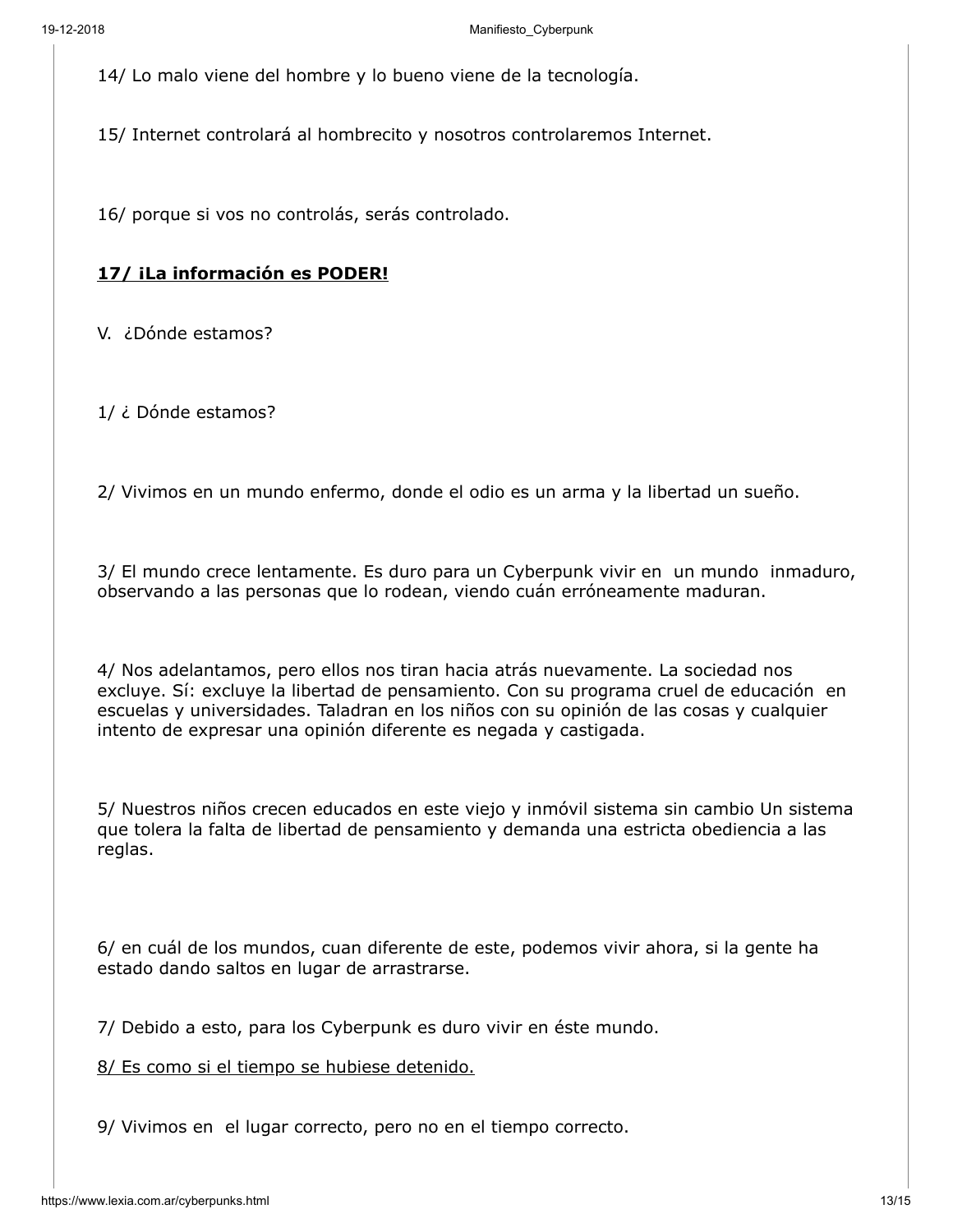10/ Todo es tan ordinario, toda la gente es la misma; sus hechos, tambien. Es como si la sociedad sintiera una necesidad urgente por vivir en el pasado.

11/ Algunos tratan de encontrar su propio mundo, el mundo de un Cyberpunk, y al hallarlo, construir su propio mundo. Construirlo en sus pensamientos, cambiando la realidad. Colocándosela encima para, de este modo, vivir en un mundo virtual. El pensamiento por encima, construido sobre la realidad.

12/ Otros simplemente se acostumbran al mundo tal como és. Continúan viviendo en él, aunque les desagrade. No tienen otra opción pero la esperanza desnuda que el mundo saldrá de este hueco y seguirá adelante.

13/ Lo que tratamos de hacer es cambiar la situación. Tratamos de ajustar el mundo presente a nuestras necesidades y observaciones. Para usar lo que es apto y desechar la basura. Donde no podamos,

viviremos en este mundo, como Cyberpunks, no importa cuan duro sea . Cuando la sociedad pelee con nosotros le devolveremos la pelea.

14/ Construimos nuestros mundos en el Cyberspace.

15/ Entre ceros y unos, entre bits de información.

16/ Construimos nuestra comunidad. La comunidad de los Cyberpunks.

**Unámonos** 

**Peleá por tus derechos.**

**Somos LAS MENTES ELECTRÓNICAS, un grupo de mentes libres y rebeldes. Cyberpunks.**

**Vivimos en el Cyberspace, estamos en todos lados, no conocemos fronteras. Este es nuestro manifiesto. El Manifiesto Cyberpunks.**

#### **14 de febrero de 1997**

## **Christian As. Kirtchev**

nota del editor . "el subrayado y los textos en negrita son nuestros - **ergo sum"**